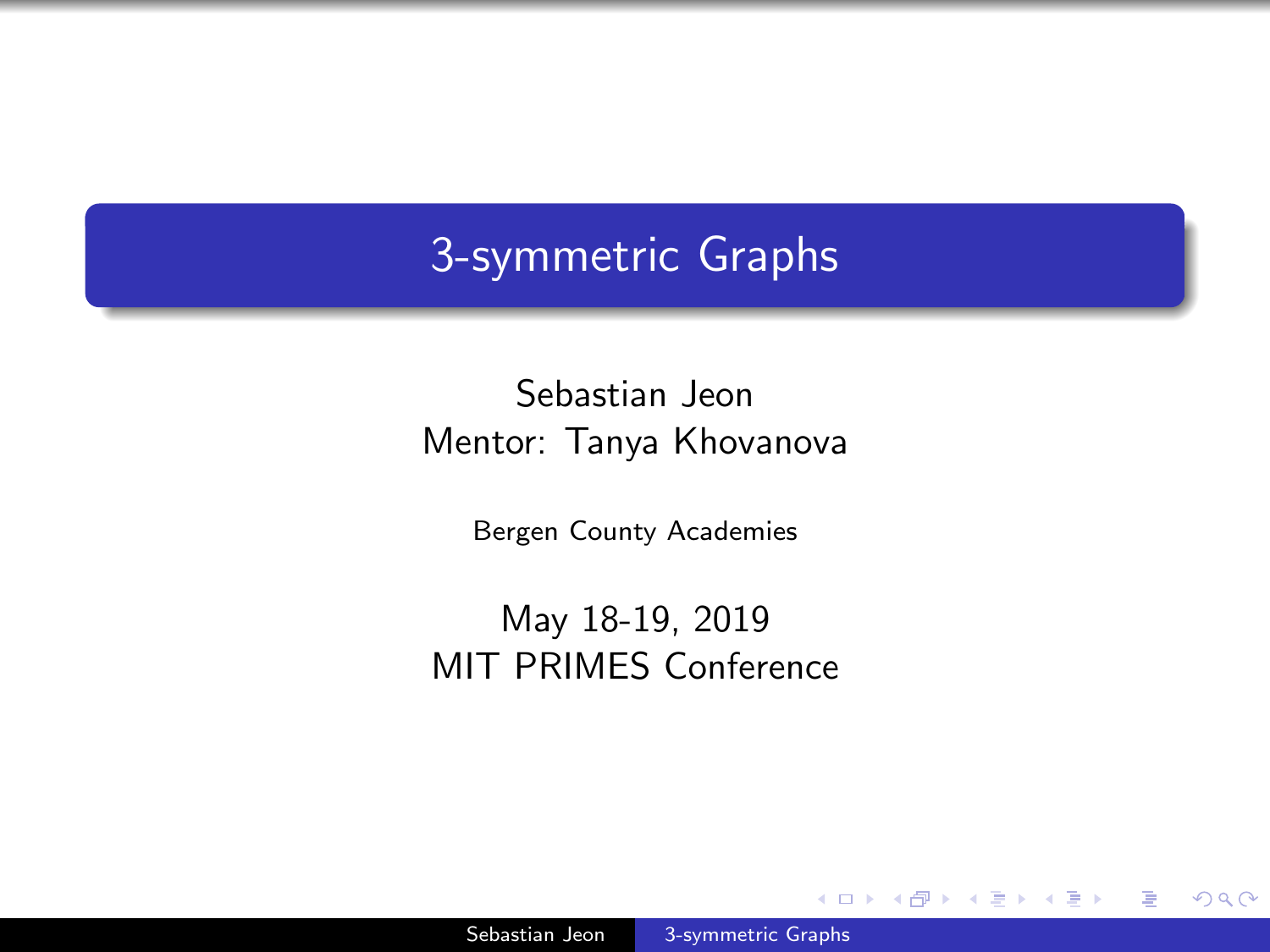Motivation: Consider randomly chosen permutations.

Ð

つくへ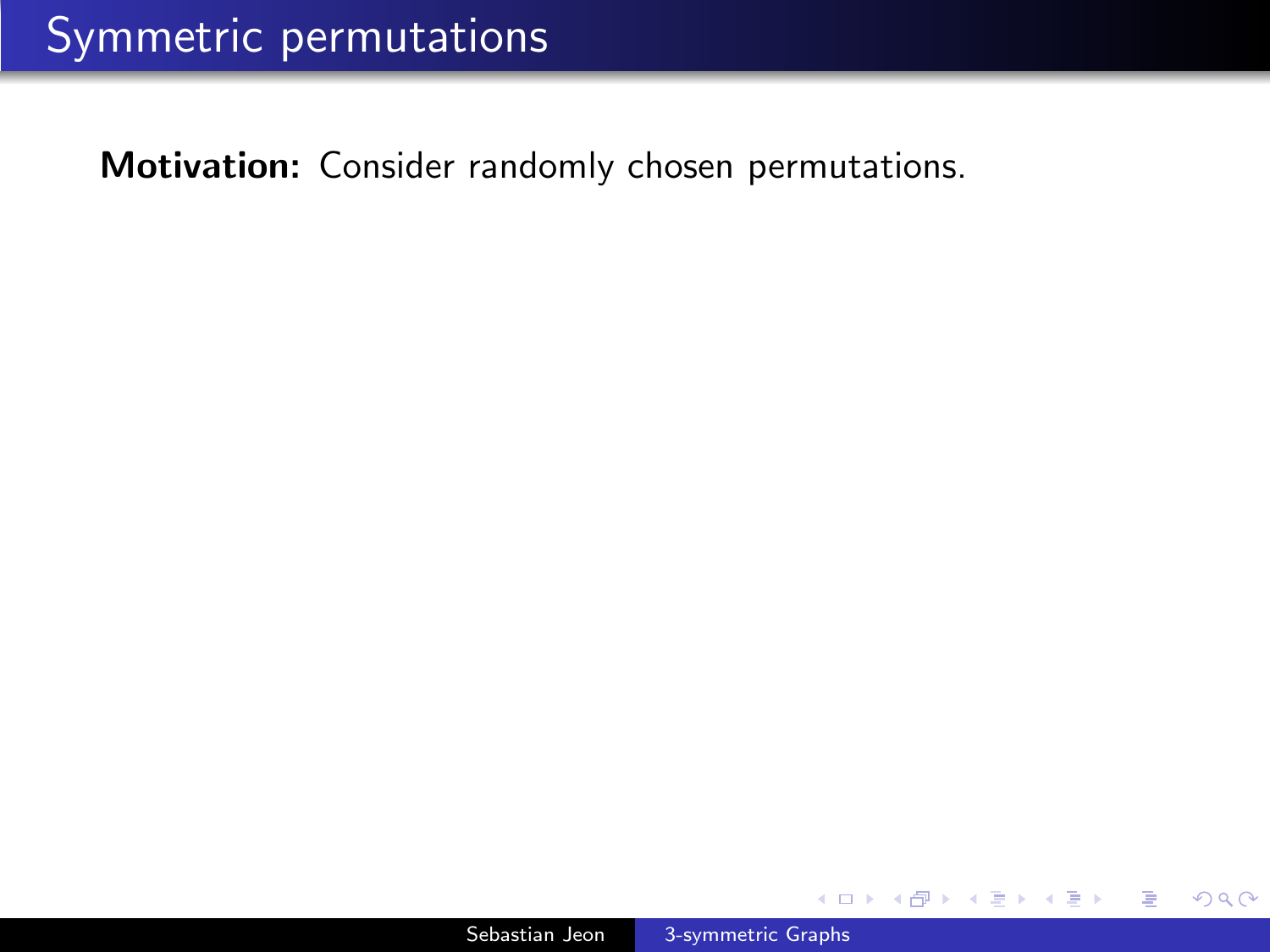Motivation: Consider randomly chosen permutations.

### **Definition**

Call a pair of terms  $(p_i,p_j)$  in a permutation  $p$  an **inversion** if  $i > j$  and  $p_i < p_j$ .

### Example

In the permutation  $1, 3, 2$ , the pair  $(3, 2)$  forms an inversion.

同 → → 三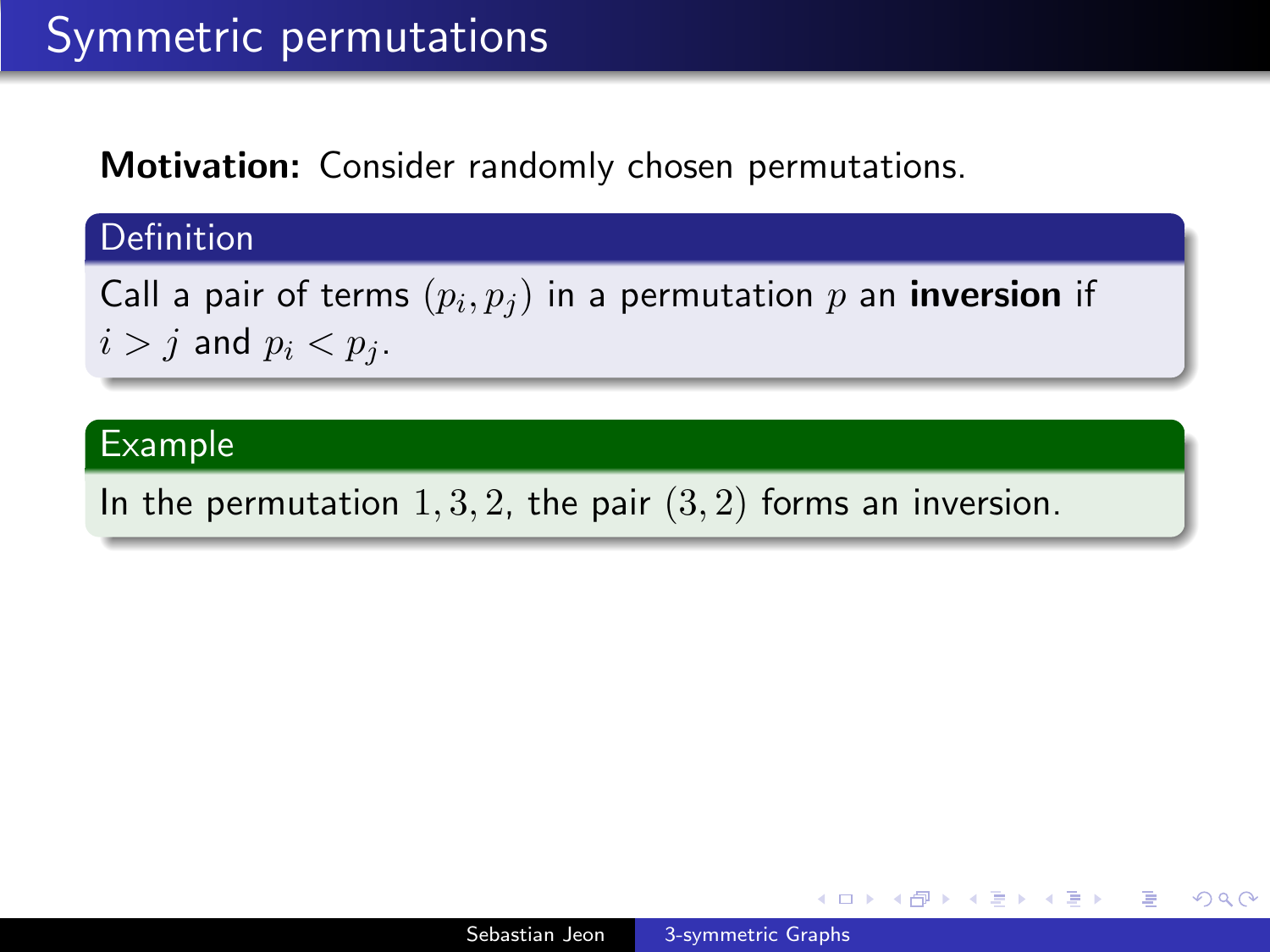Motivation: Consider randomly chosen permutations.

**Definition** 

Call a pair of terms  $(p_i,p_j)$  in a permutation  $p$  an **inversion** if  $i > j$  and  $p_i < p_j$ .

### Example

In the permutation  $1, 3, 2$ , the pair  $(3, 2)$  forms an inversion.

Property: A random permutation should have about an equal number of inversions as non-inversions.

### Definition

Call a permutation 2-symmetric if it has the same number of inversions as non-inversions.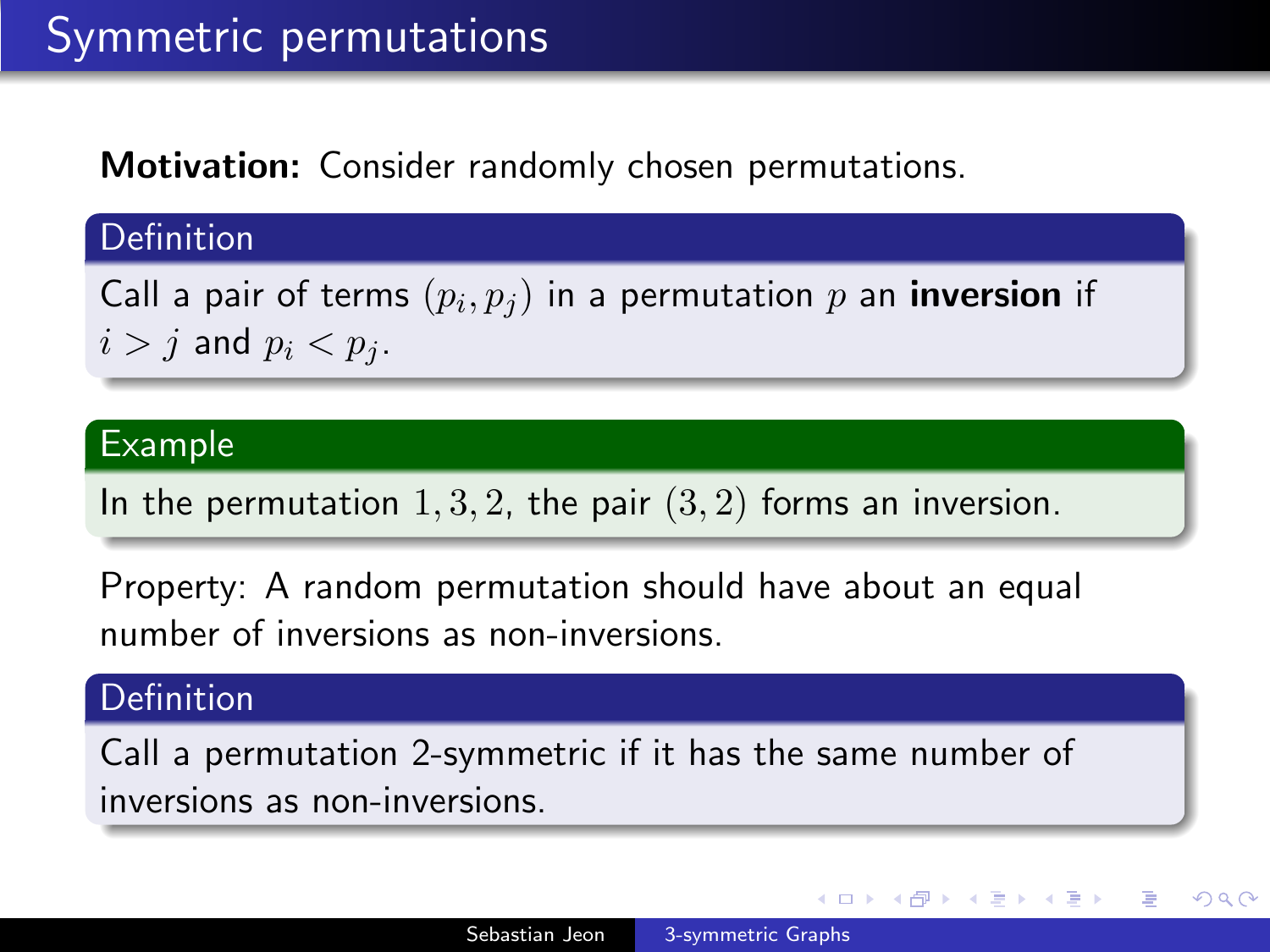# Examples of 2-symmetric permutations

### Example

 $4, 1, 2, 3$  is 2-symmetric.

- $(4, 1), (4, 2), (4, 3)$  are inversions, while
- $(1, 2), (1, 3), (2, 3)$  are not.

 $\leftarrow$ 

∢ 何 ▶ 《 百 ▶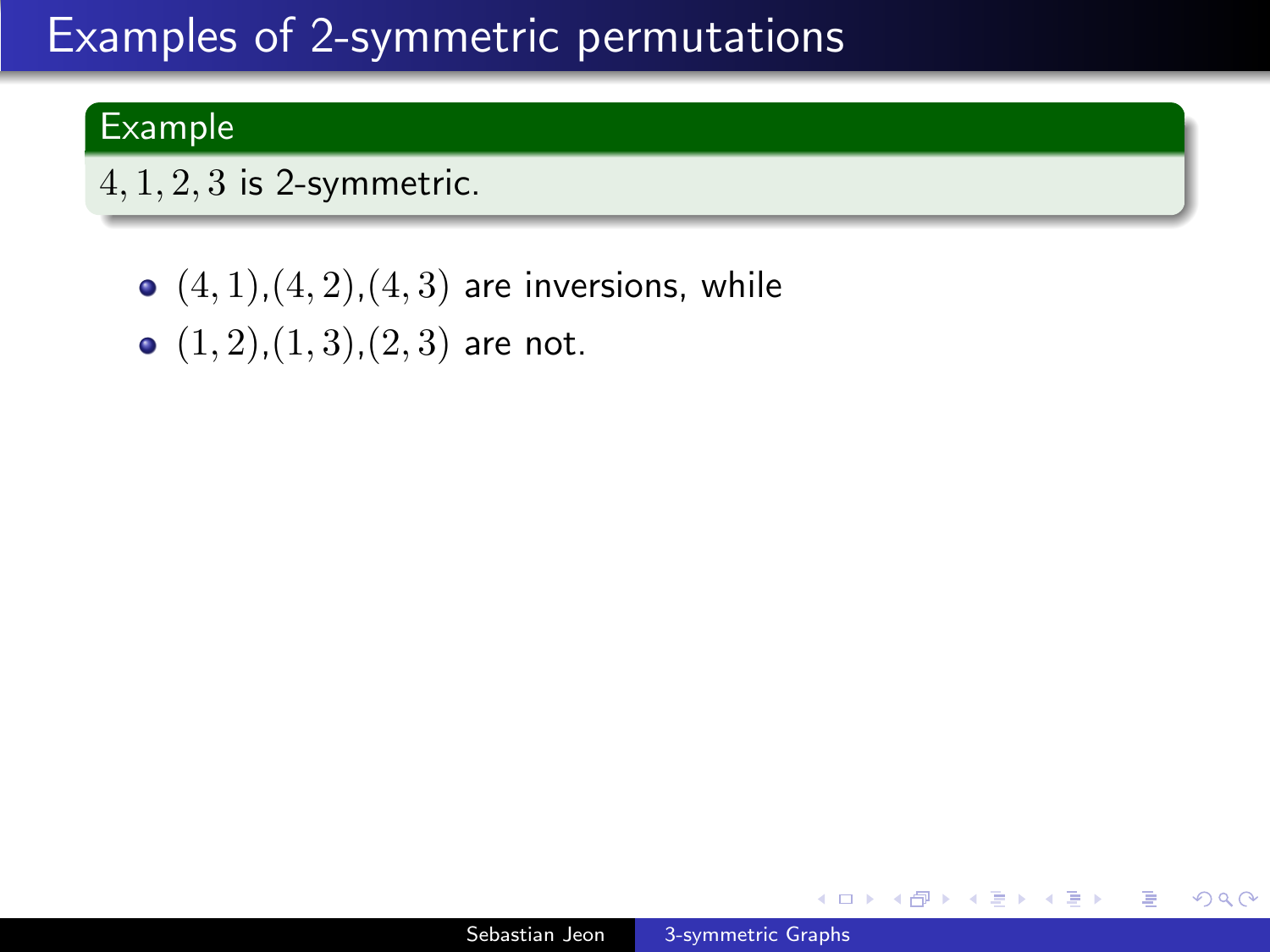# Examples of 2-symmetric permutations

### Example

 $4, 1, 2, 3$  is 2-symmetric.

- $(4, 1), (4, 2), (4, 3)$  are inversions, while
- $(1, 2), (1, 3), (2, 3)$  are not.



Figure: The permutation 4, 1, 2, 3.

 $\Box$ 

同 → → 三

 $\Omega$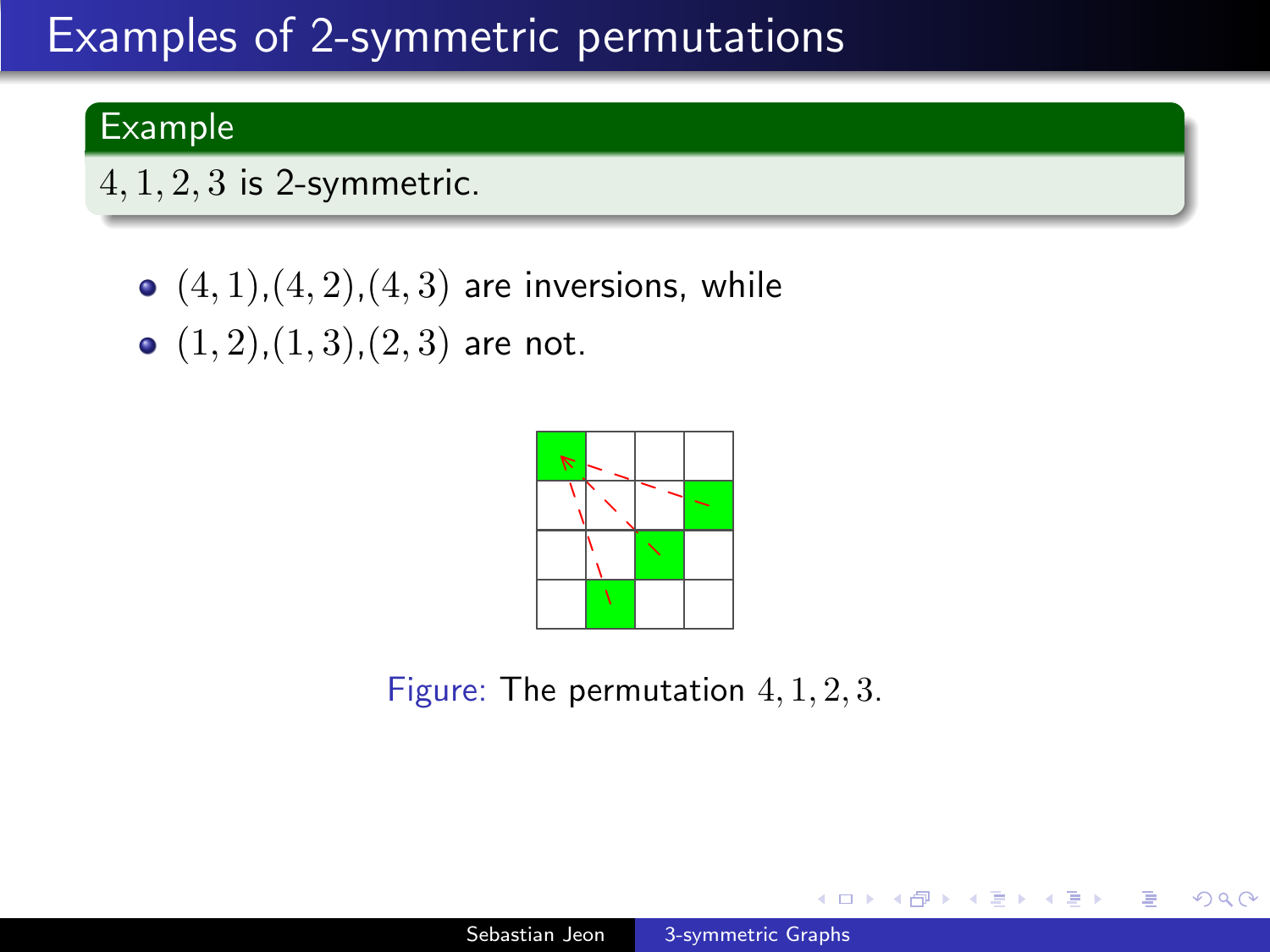### **Definition**

Call a permutation 3-symmetric if a randomly chosen unordered triplet of points is equally likely to be ordered like each of the six permutations of 1, 2, 3.

### Example

The permutation  $4, 7, 2, 9, 5, 1, 8, 3, 6$  is 3-symmetric (PRIMES) 2018, Eric Zhang and Tanya Khovanova).

Generalize to  $k$ -symmetric easily.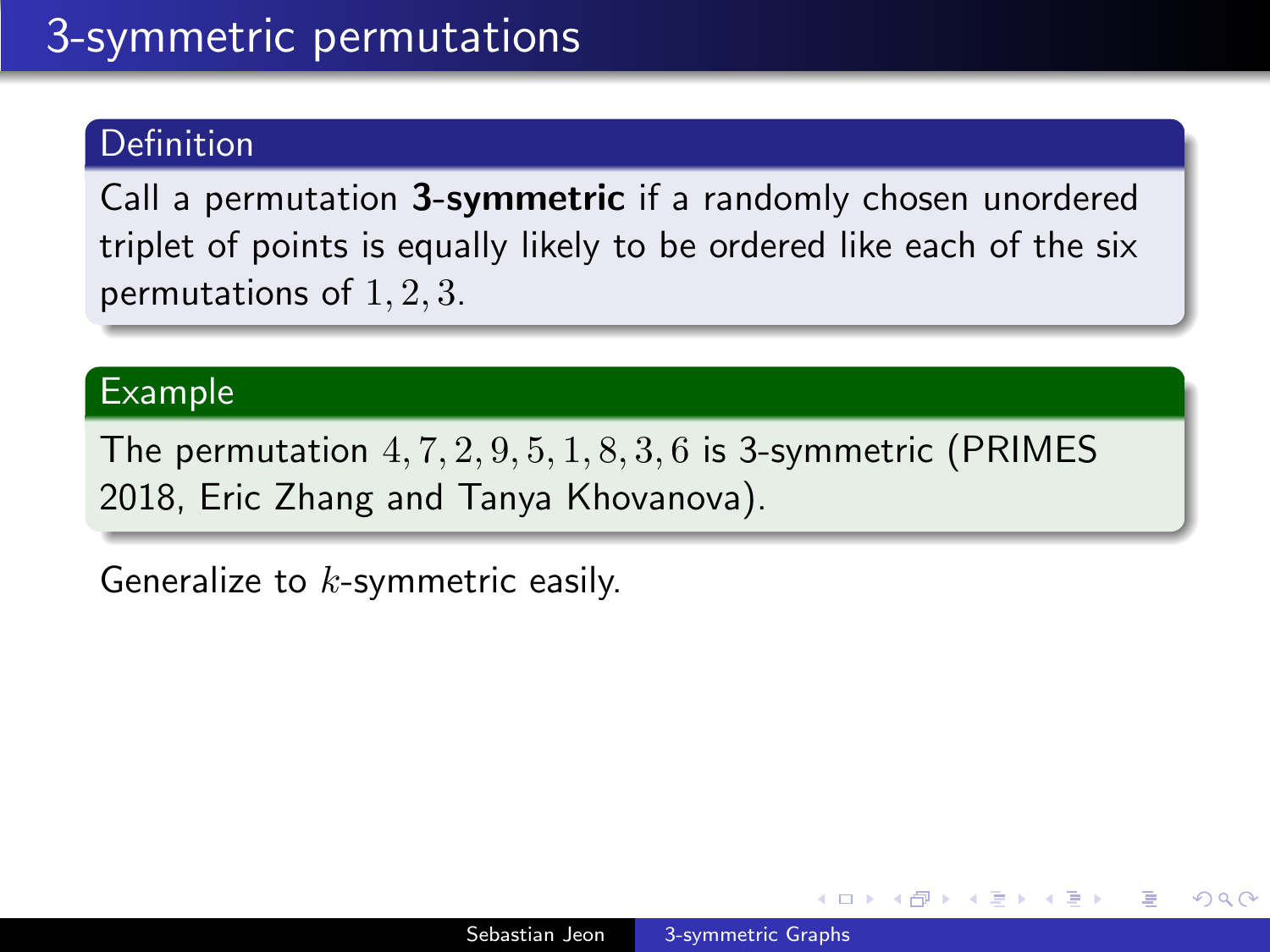# Analogous definition for graphs

A random graph on  $n$  vertices is formed by choosing to include each edge with probability  $\frac{1}{2}$ .

### **Definition**

Call a graph 2-symmetric if it has the same number of edges as non-edges.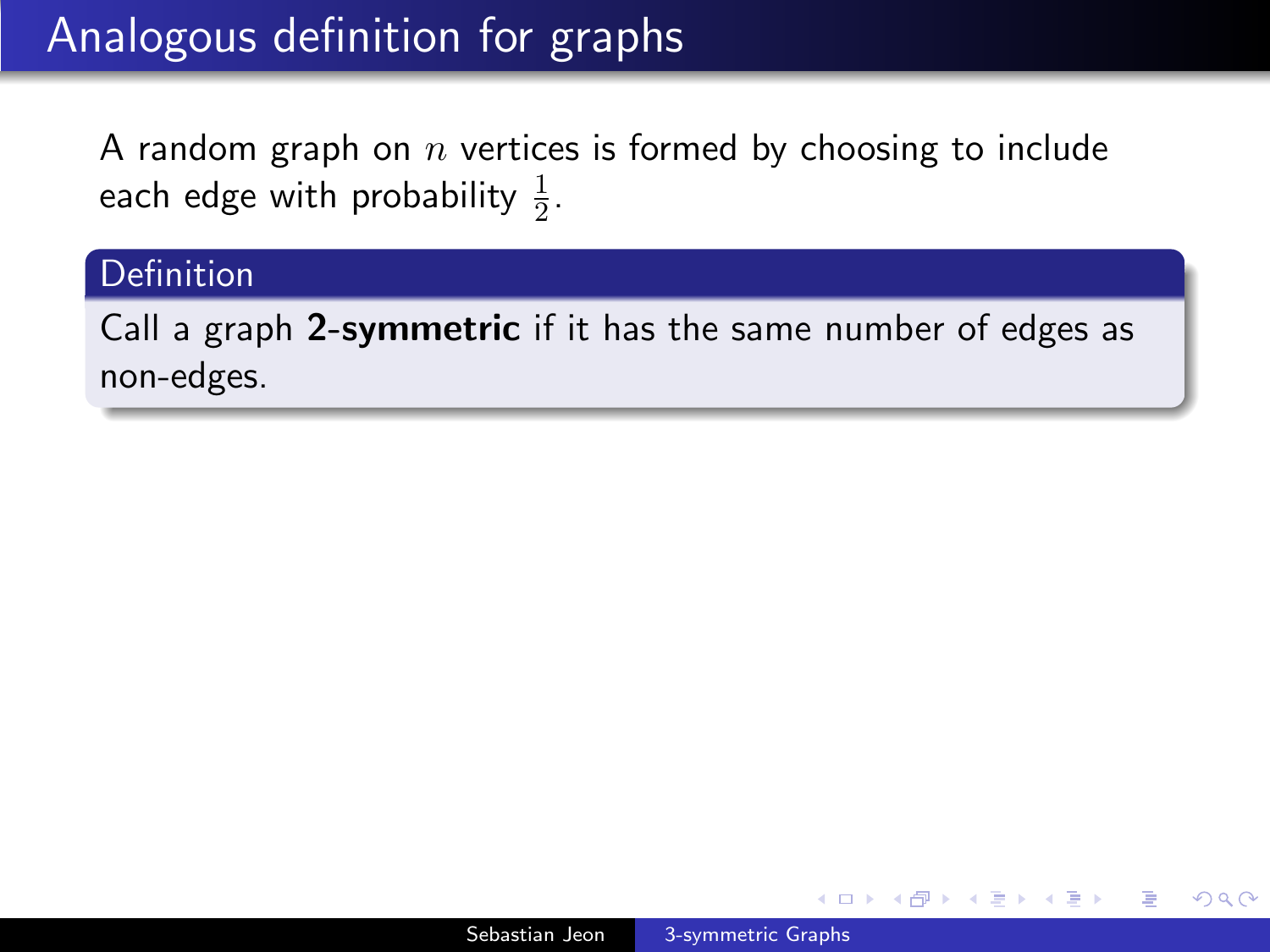# Analogous definition for graphs

A random graph on  $n$  vertices is formed by choosing to include each edge with probability  $\frac{1}{2}$ .

### **Definition**

Call a graph 2-symmetric if it has the same number of edges as non-edges.

Example:



Figure: A 2-symmetric graph with 4 vertices.

母→ ∢∃→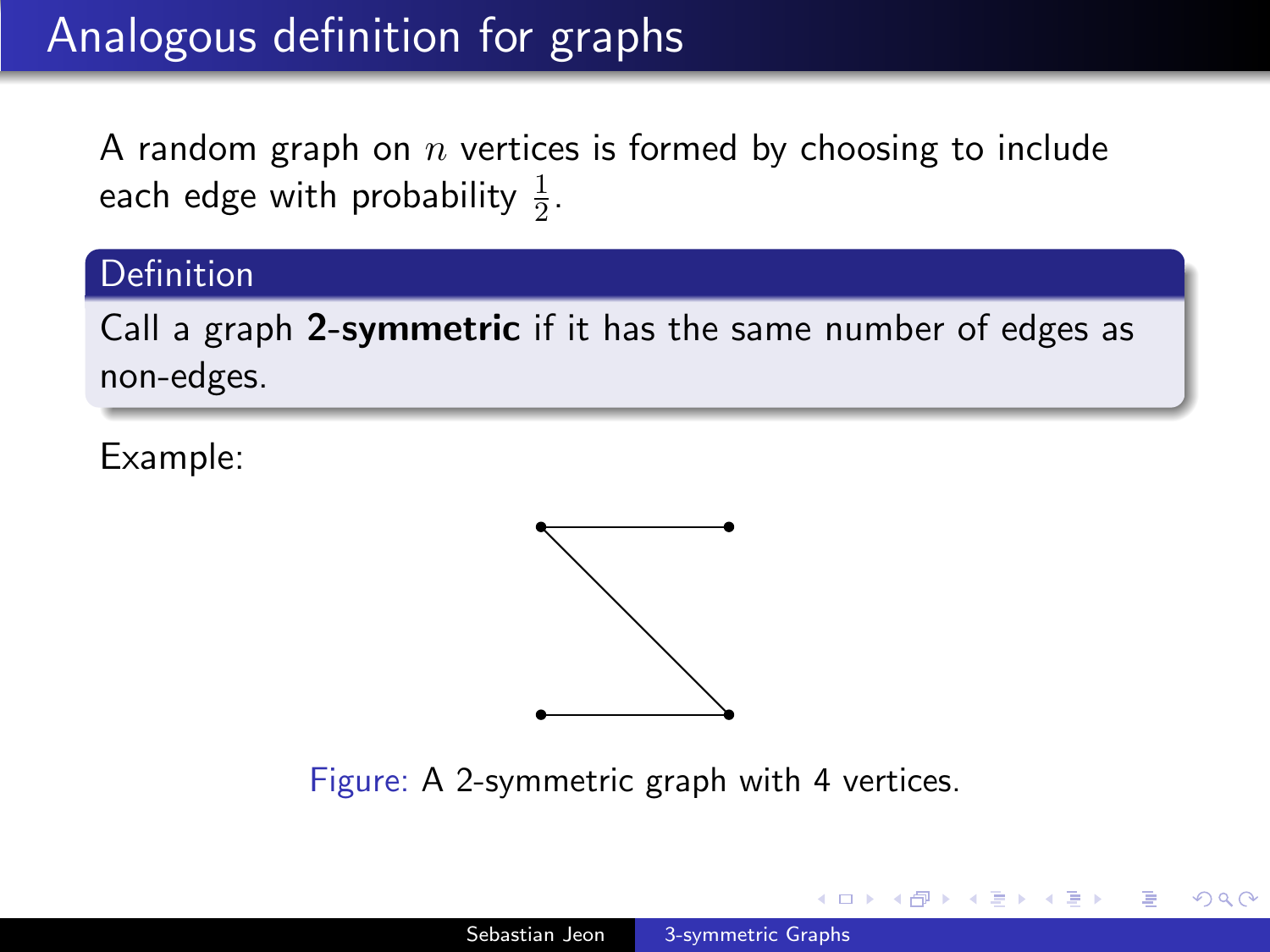Assume  $G$  is 2-symmetric and  $G$  has  $n$  vertices. Then since  $G$  must have  $\frac{\binom{n}{2}}{2}$  $\frac{2}{2}$  edges, we need  $n \equiv 0, 1 \mod 4$ .

 $QQ$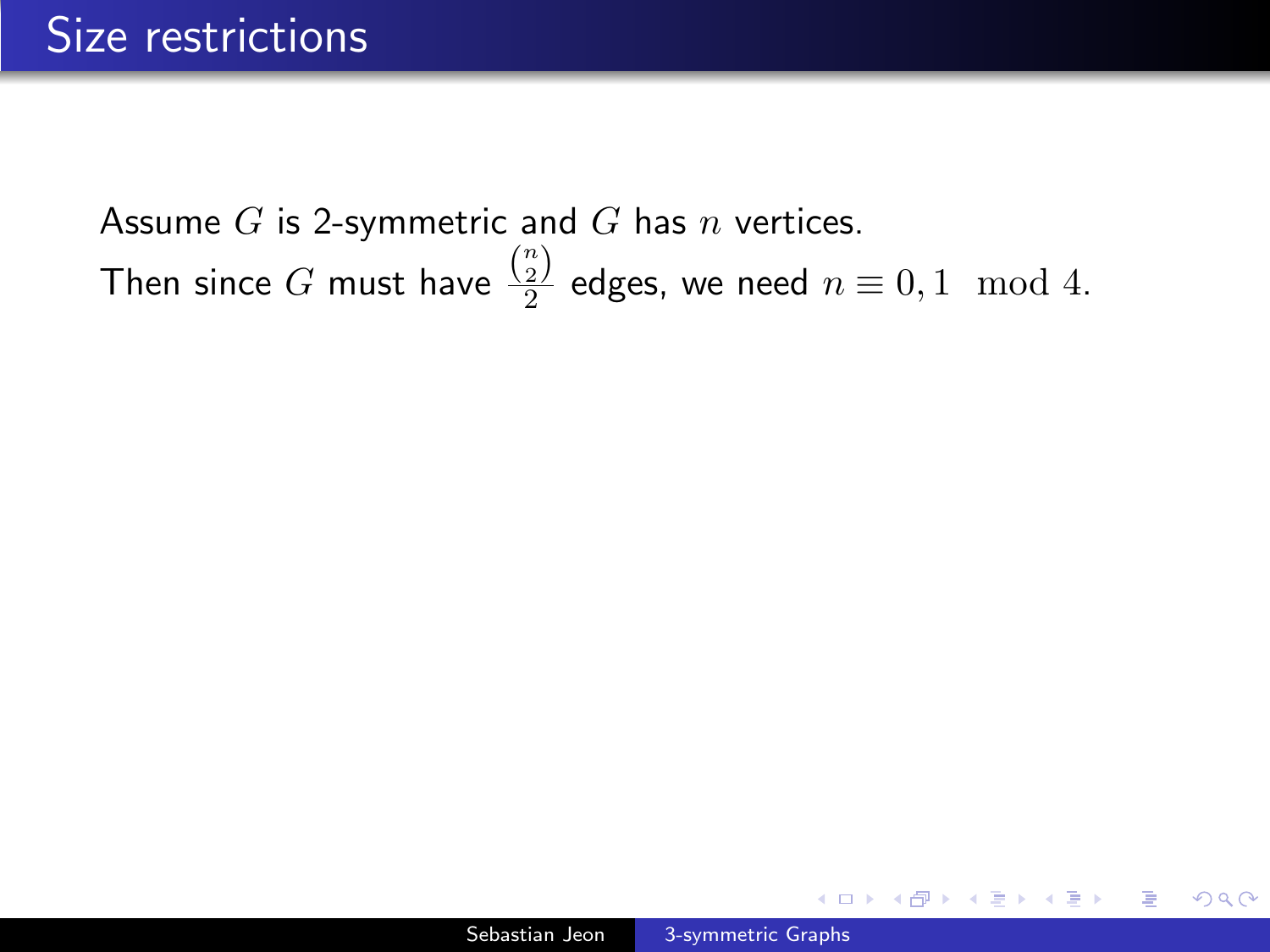Extend the definition to  $k$ -symmetric graphs:

### **Definition**

A graph  $G$  is k-symmetric if for any subgraph  $H$  of  $G$  with  $|H| = k$ , the density of H in G is the same as the probability that a randomly chosen graph on  $k$  vertices is isomorphic with  $H$ .

Note the analogy with  $k$ -symmetric permutations.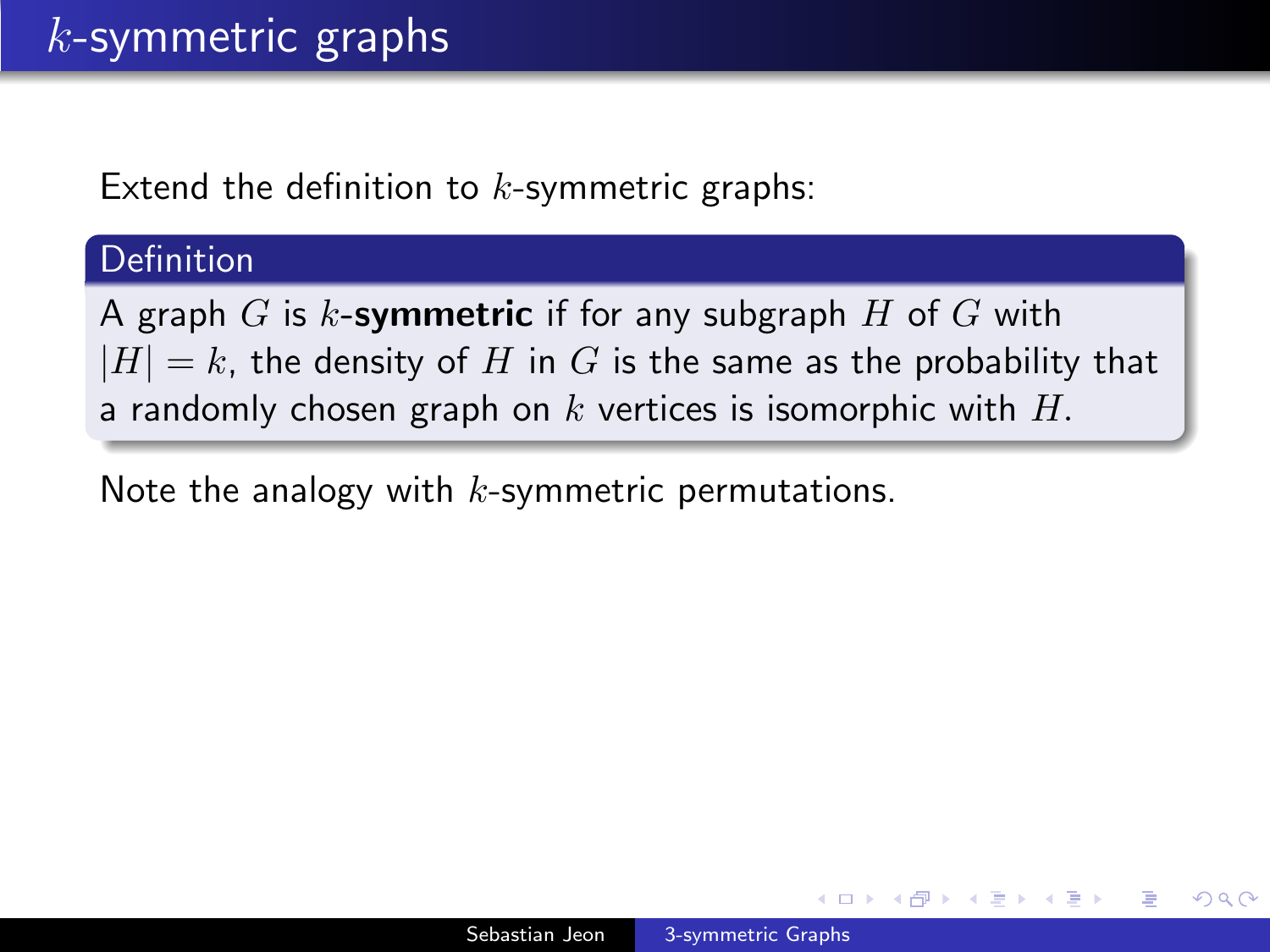# Example: 3-symmetric graphs

Consider  $k = 3$ . Then

- 1  $\frac{1}{8}$  of triplets of points in  $G$  must be triangles,
- 3  $\frac{3}{8}$  are paths of length 2,
- 3  $\frac{3}{8}$  are single edges, and
- 1  $\frac{1}{8}$  are independent sets.



Figure: Possible graphs on 3 vertices.

何 ▶ ( 三 ) ( )

 $\Omega$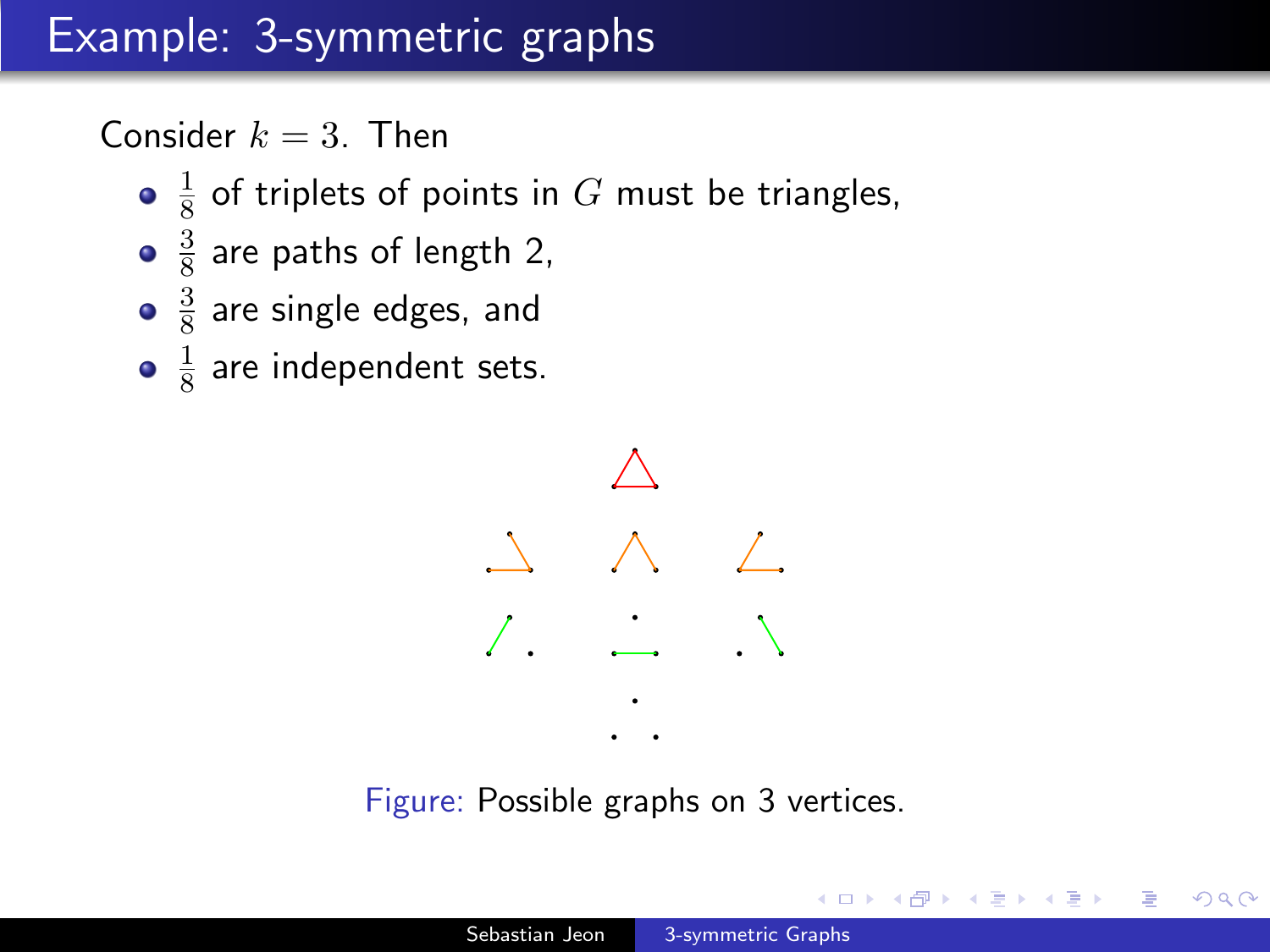*k*-symmetric graphs restrict size as well. For  $k=3$ , then  $8 \mid {n \choose 3}$  $\binom{n}{3}$ which implies  $|G| \equiv 0, 1, 2, 8, 10 \mod 16$ .

 $\leftarrow$ 

母 ▶ イヨ ▶ イ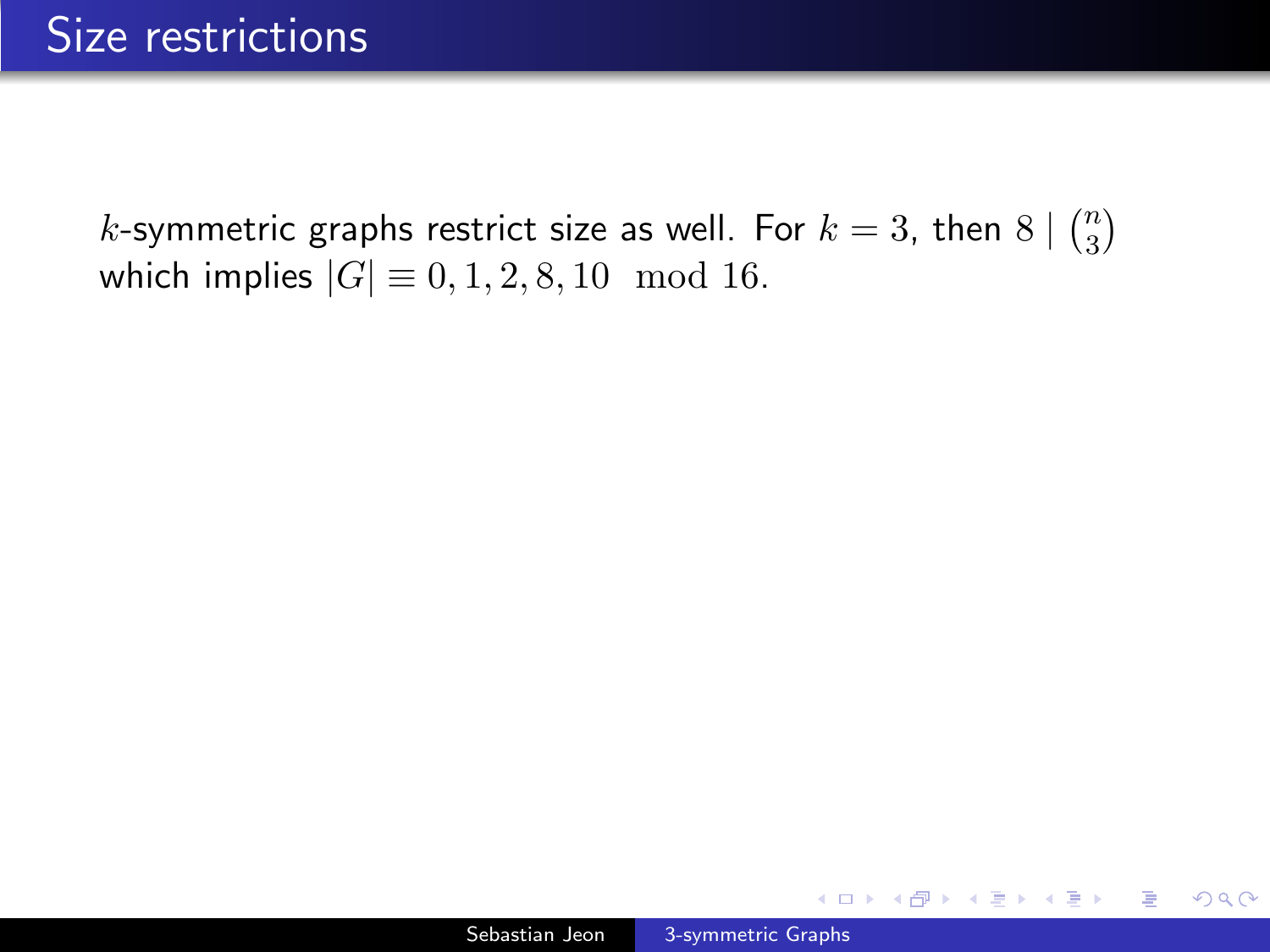### k-symmetric  $\implies m$ -symmetric for  $m < k$

#### Theorem

If a graph G is k-symmetric, it is also m-symmetric for any  $m < k$ .

Sketch: Double counting subgraphs.

母→ ∢∃→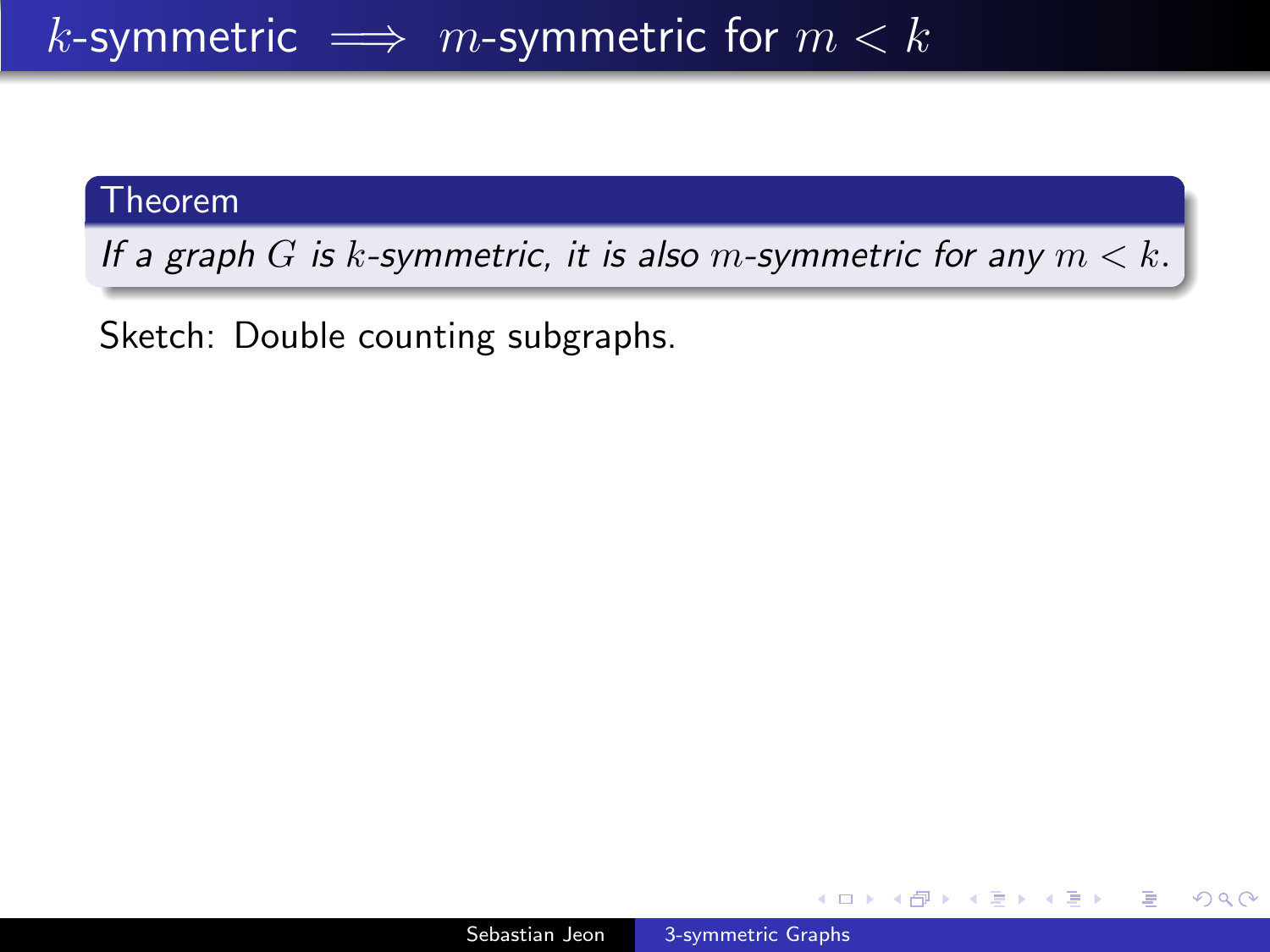### k-symmetric  $\implies m$ -symmetric for  $m < k$

#### **Theorem**

If a graph G is k-symmetric, it is also m-symmetric for any  $m < k$ .

Sketch: Double counting subgraphs.

### **Corollary**

If G is 3-symmetric, then  $|G| \equiv 0, 1, 8 \mod 16$ .

∢ 何 ▶ 《 百 ▶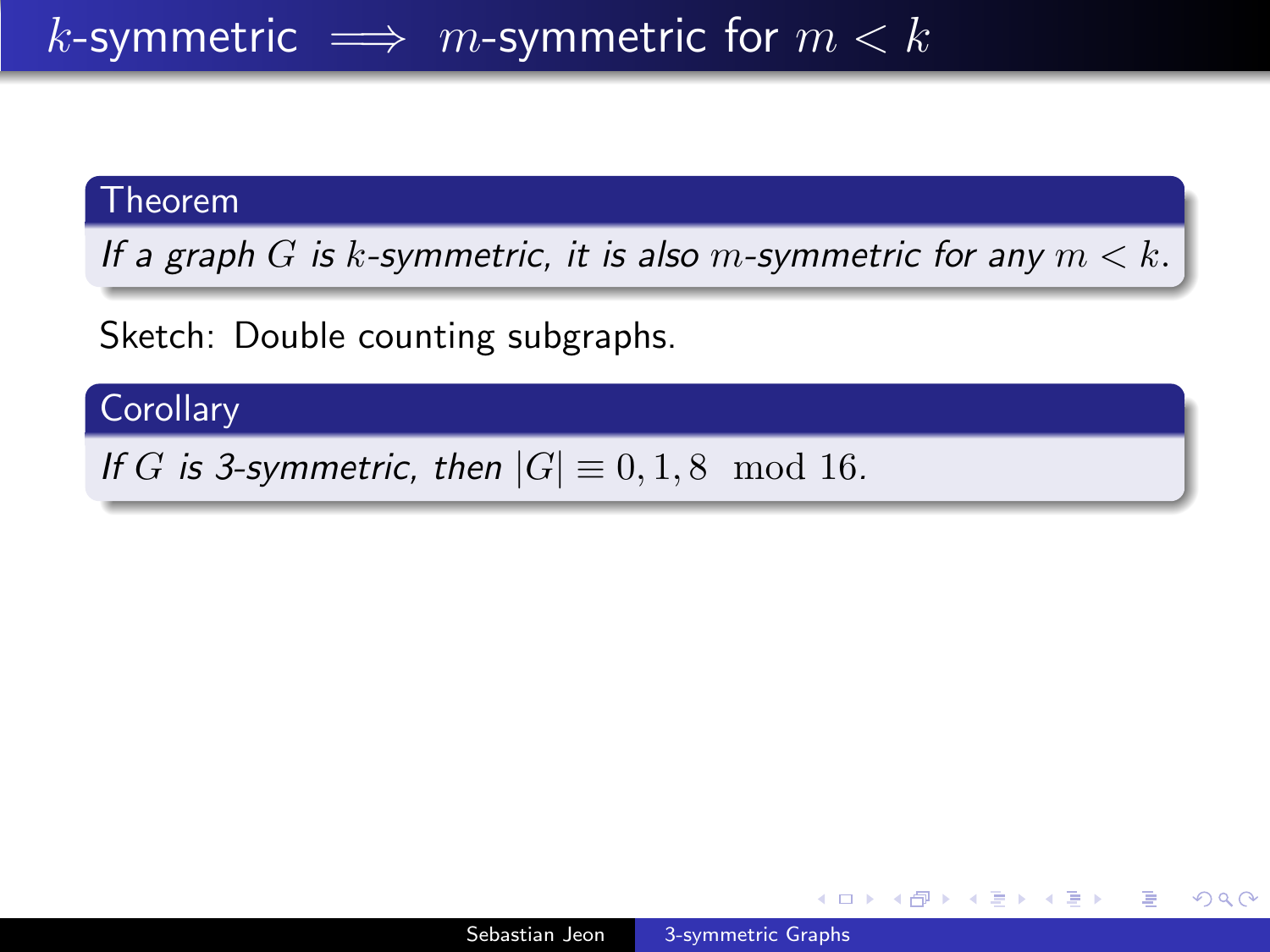

Figure: A wheel and its complement.

There are 74 graphs on 8 vertices that are 3-symmetric (verified by Prof. David Perkinson with a computer).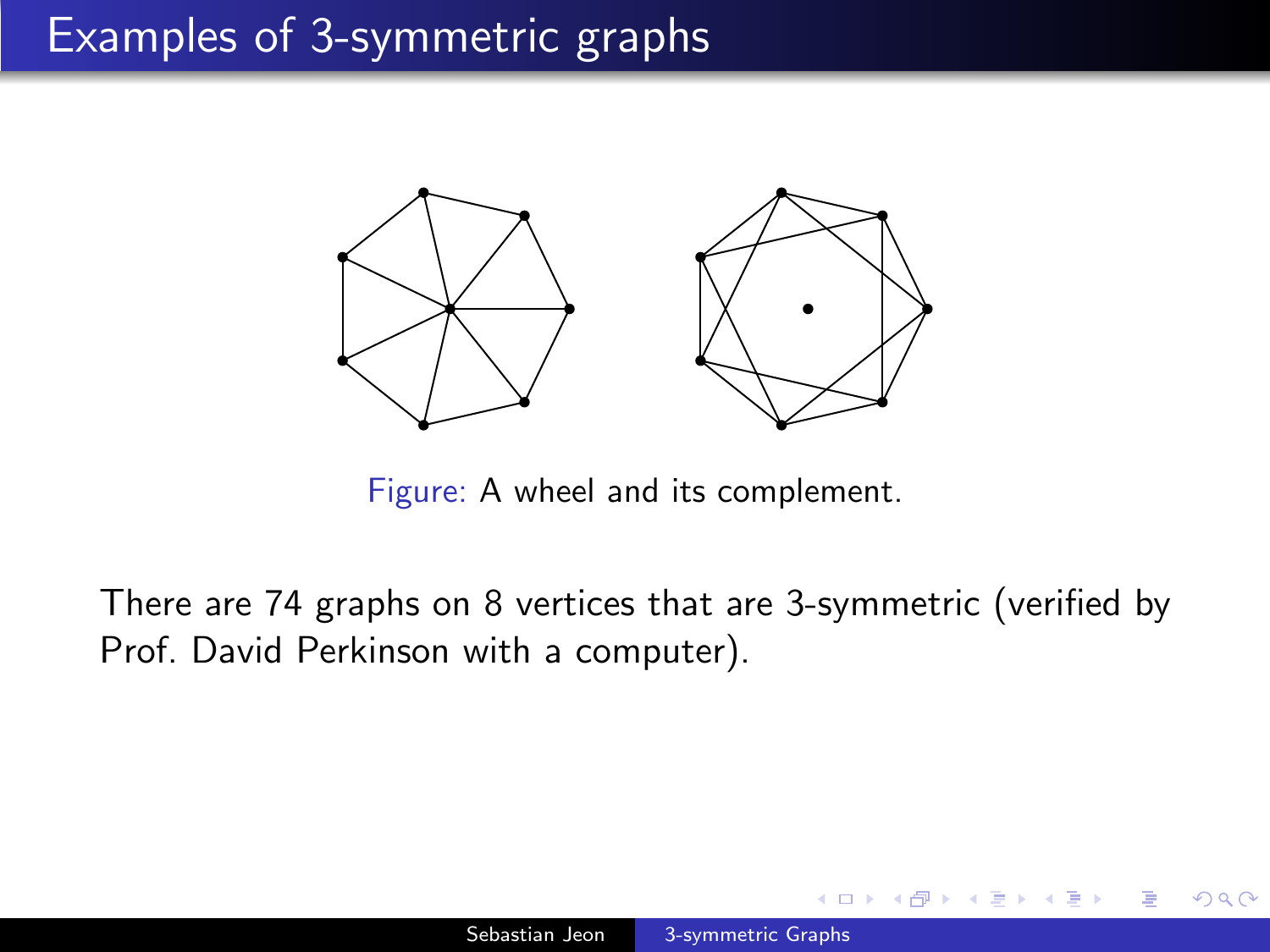# Inflation

A possible mechanism for generating 3-symmetric graphs.

### Definition

For graphs  $G$  and  $H$ , define the **inflation** (or the **lexicographic product**) of G with respect to H as the graph inflate( $G$ , H) with  $|G||H|$  vertices where:

- Each vertex in G is replaced with a graph isomorphic to  $H$ , and
- If  $H_i,H_j$  are the graphs that correspond to nodes  $i$  and  $j$  in G, and  $\{i, j\}$  is an edge in G, then an edge is drawn between each vertex in  $H_i$  to each vertex in  $H_i$ .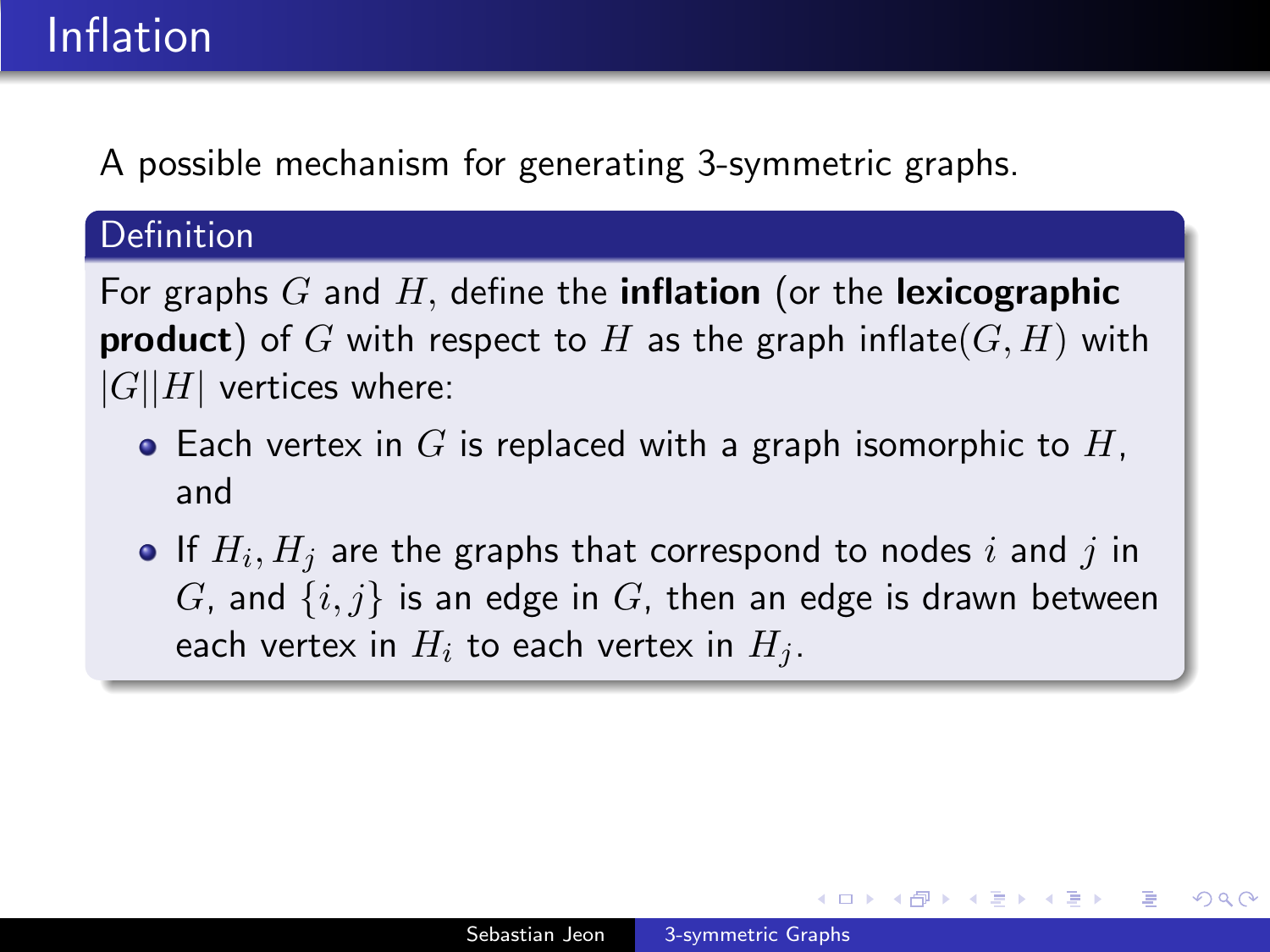# Inflation Example



Figure: inflate( $\Box, \triangle$ )

∢⊡

∍

**State**  $\rightarrow$   $2Q$ 

∍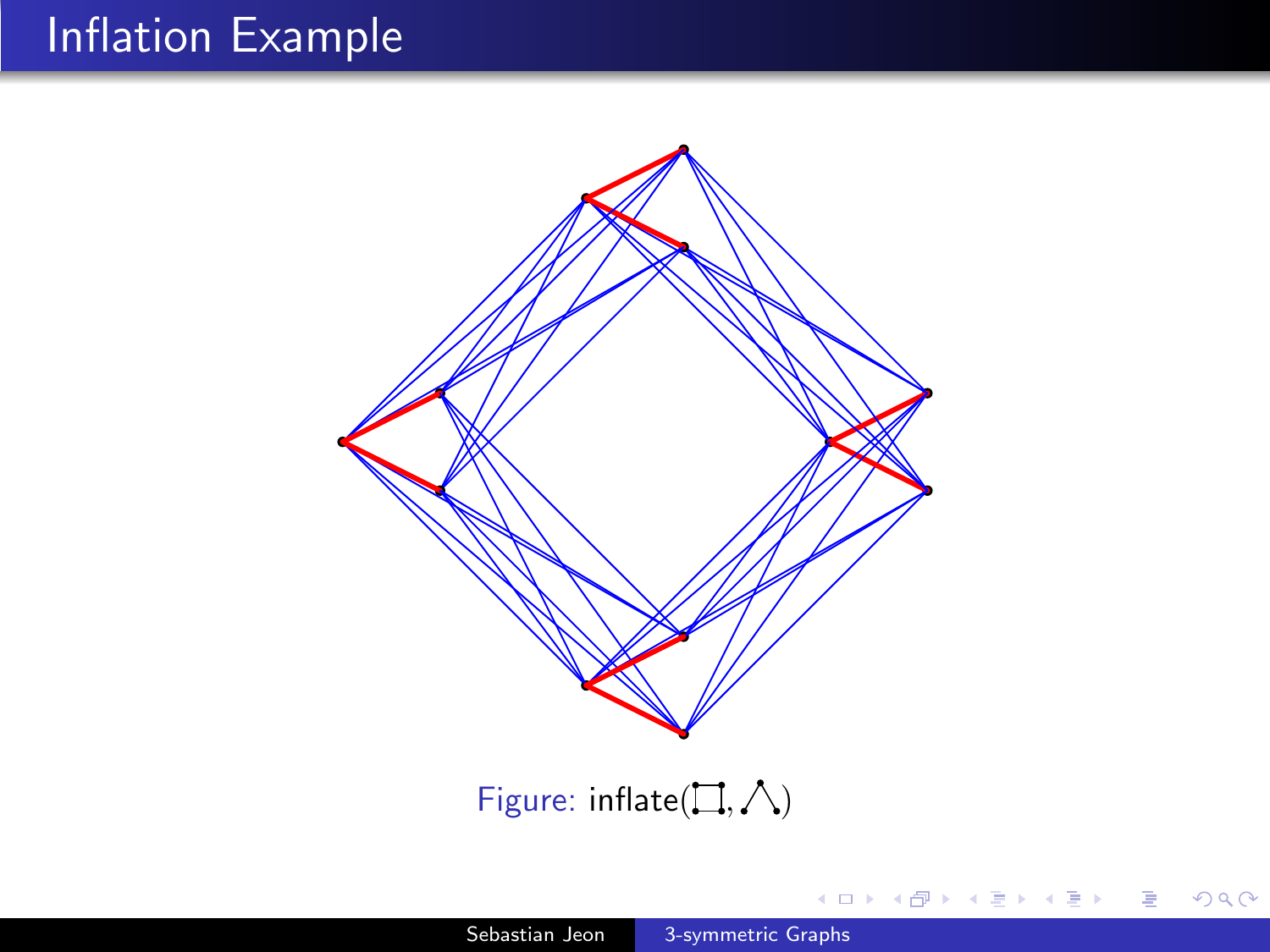Inflation preserves 3-symmetric graphs in the limit case.

#### Theorem

Let  $G_1, G_2, \ldots$  be a sequence of 3-symmetric graphs whose sizes go to  $\infty$ , and H also be 3-symmetric. Then the densities of any subgraph of size 3 in the inflation of H into  $G_i$  will tend to their expected probabilities in a random graph.

つくへ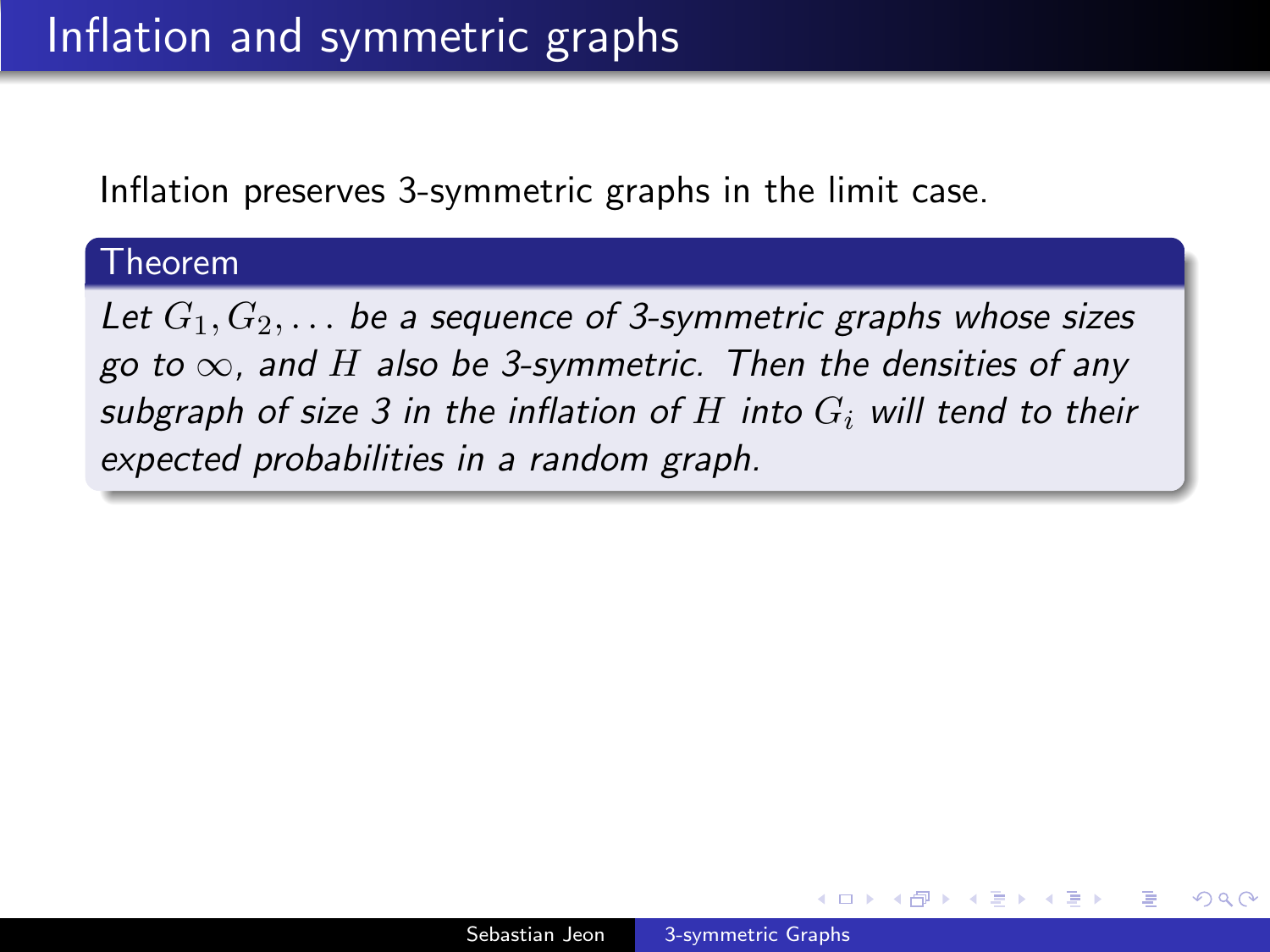# 3-symmetric graph of size 16

- We used a  $C_{++}$  program to add edges randomly between two wheels.
- Randomness: Enumerate the 64 "cross-edges", generate a random permutation of length 64, and take the first 32 and use them as the edges.
- This creates a 2-symmetric graph; check whether it is 3-symmetric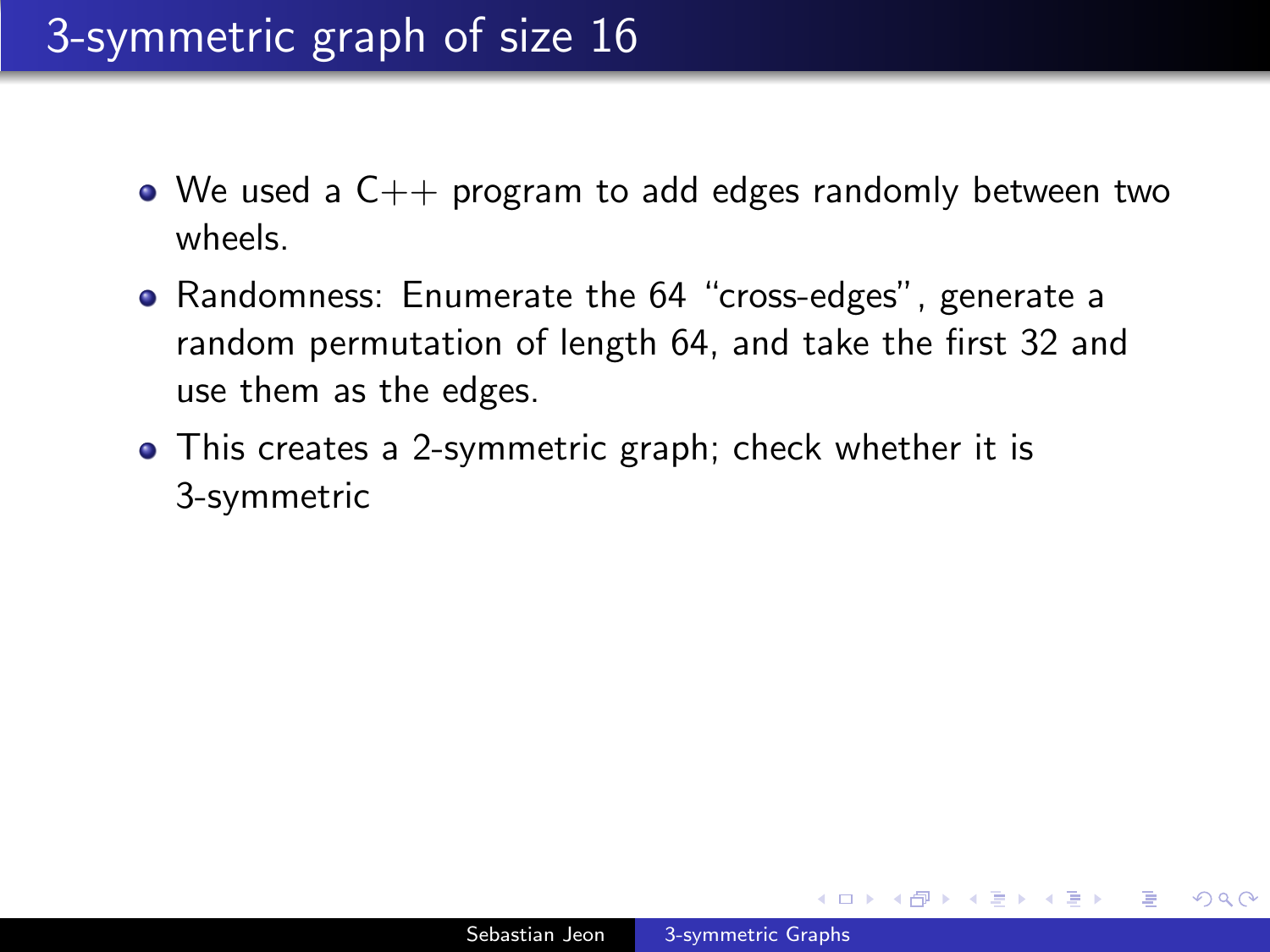The number of 2-symmetric graphs generated this way that were also 3-symmetric was  $561$  out of  $10^5$  trials  $(\approx 0.56\%).$ 

 $\Omega$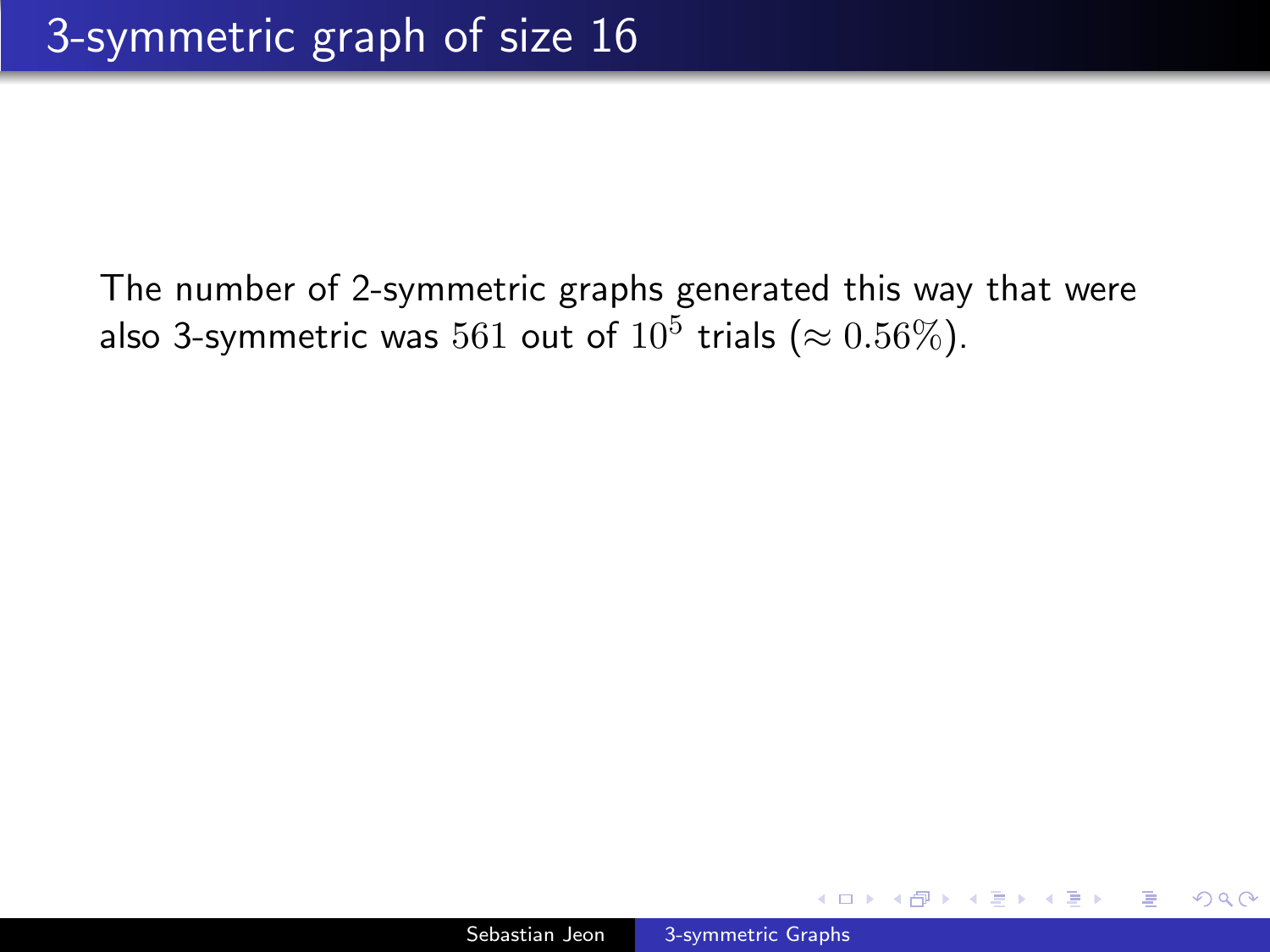## A 3-symmetric graph of size 16



Figure: A 3-symmetric graph of size 16 formed by connecting two wheels.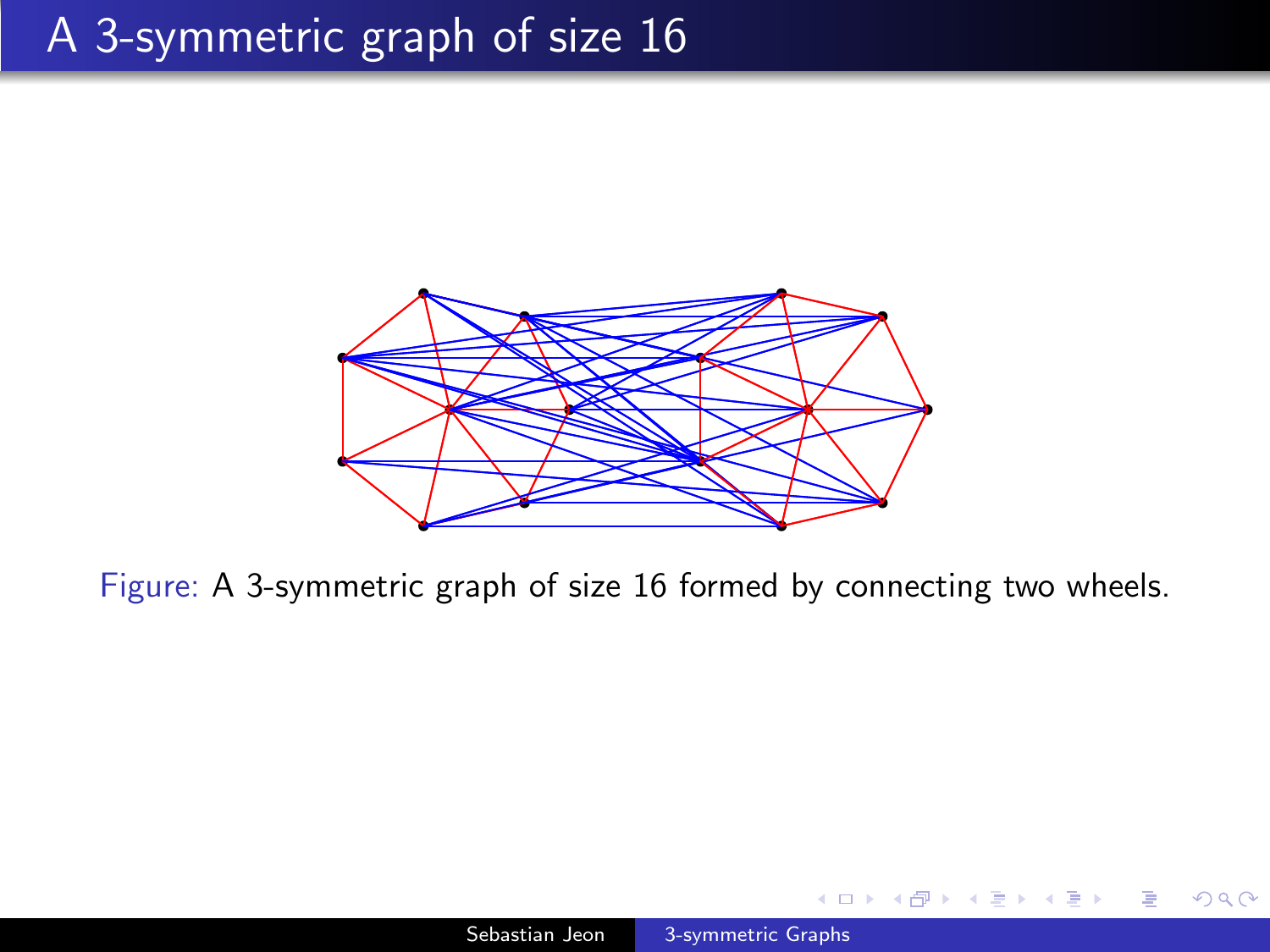# Statistics of 3-symmetric graphs of size 16

Maximum clique sizes (500 trials):

| Max Clique | Frequency |
|------------|-----------|
|            | 41        |
|            | 436       |
|            | 23        |

Max degree:

| Max Degree | Frequency |
|------------|-----------|
| g          |           |
| 10         | 115       |
| 11         | 260       |
| 12         | 109       |
| 13         | 14        |
| 14         |           |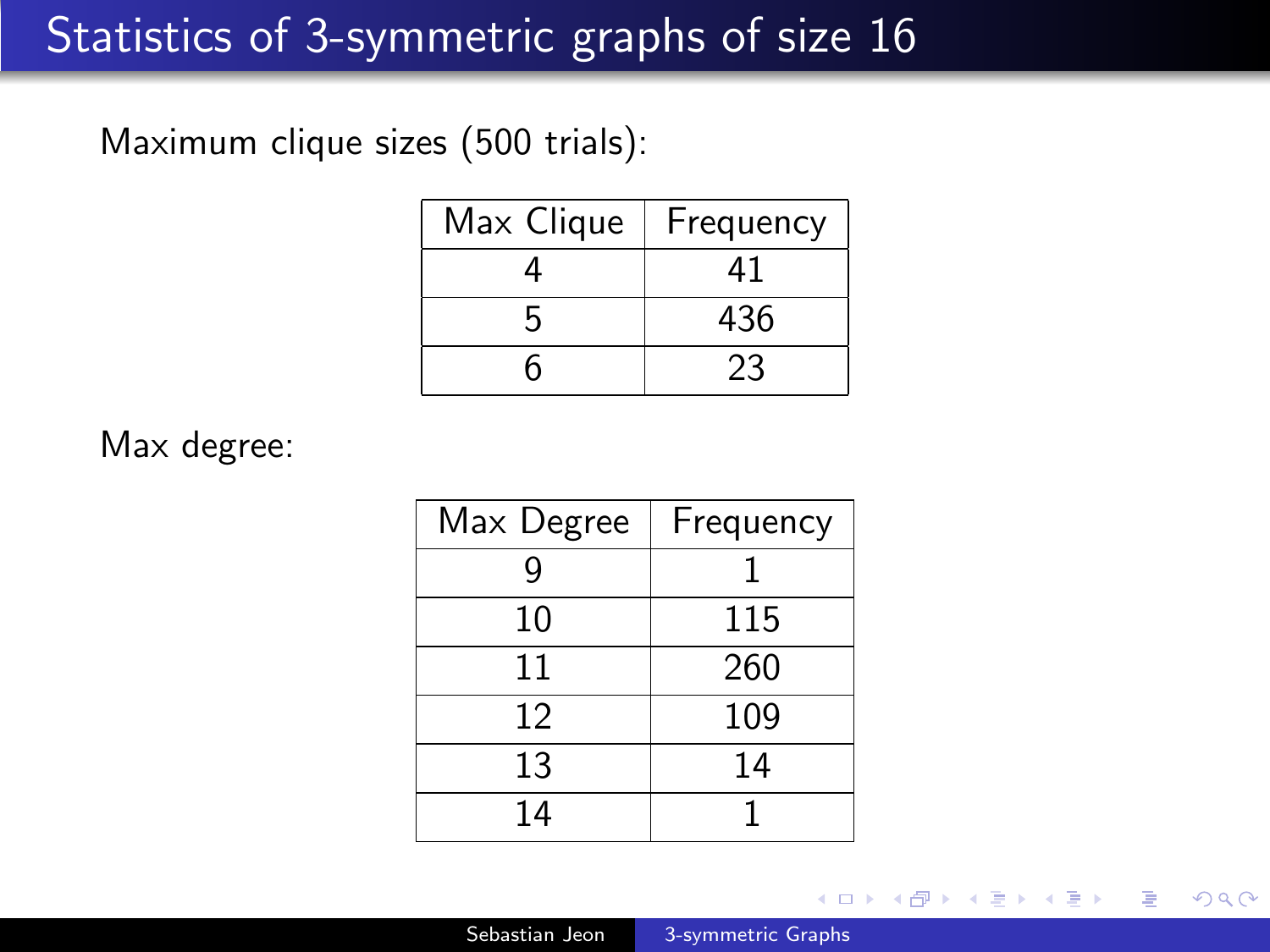By the size restrictions, 4-symmetric graphs have at least 256 vertices.

Computational limits:

- $\binom{256}{4}$  $_4^{56}$ ) subgraphs to consider
- Need to solve graph isomorphism problem for larger  $k$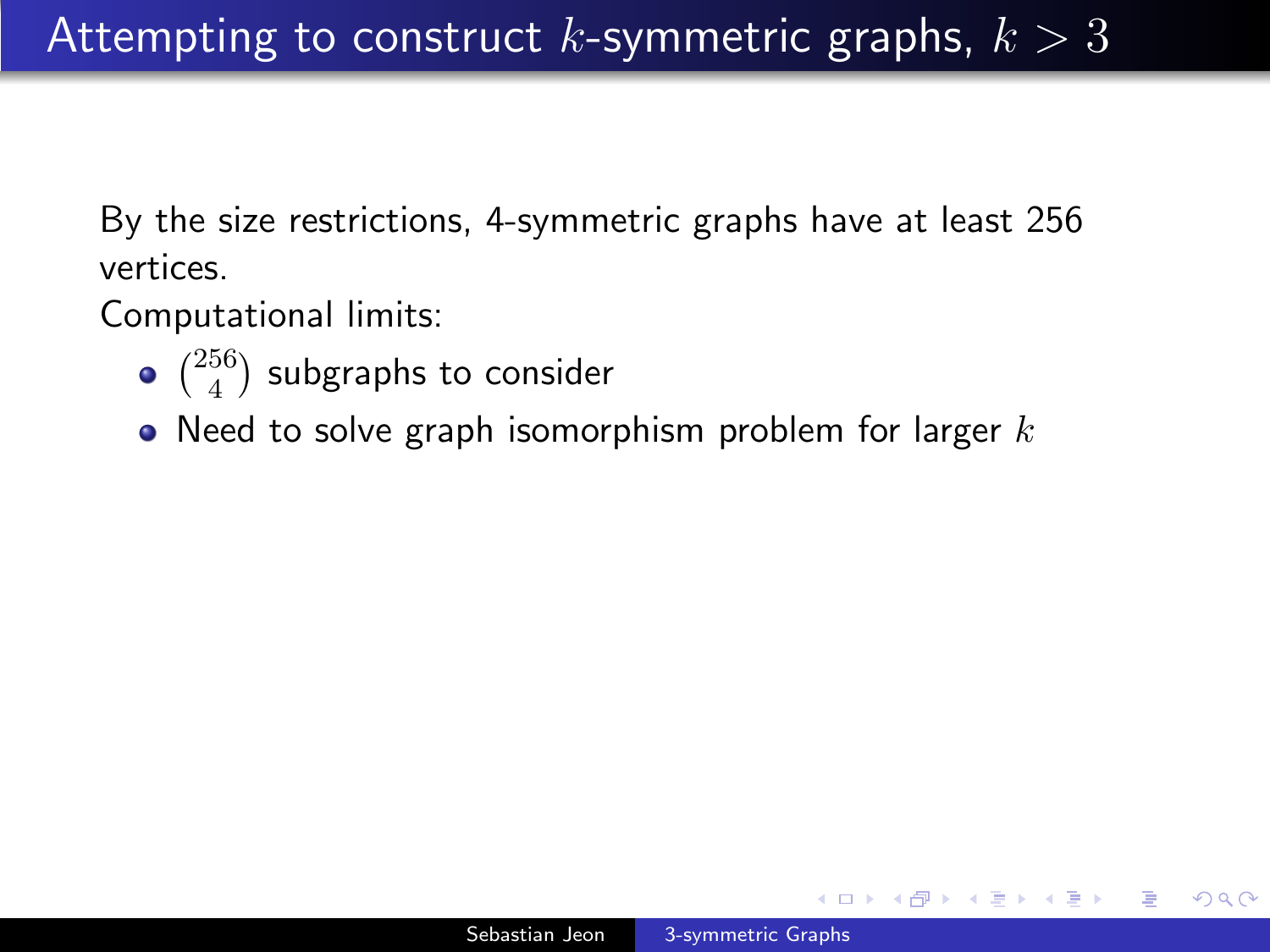### Future

- Conjecture: 3-symmetric graphs with  $8n$  vertices exist for all  $n \geq 1$ .
- If true, find asymptotics on the number of 3-symmetric graphs
- $\bullet$  Find mechanisms to generate k-symmetric graphs

 $\Omega$